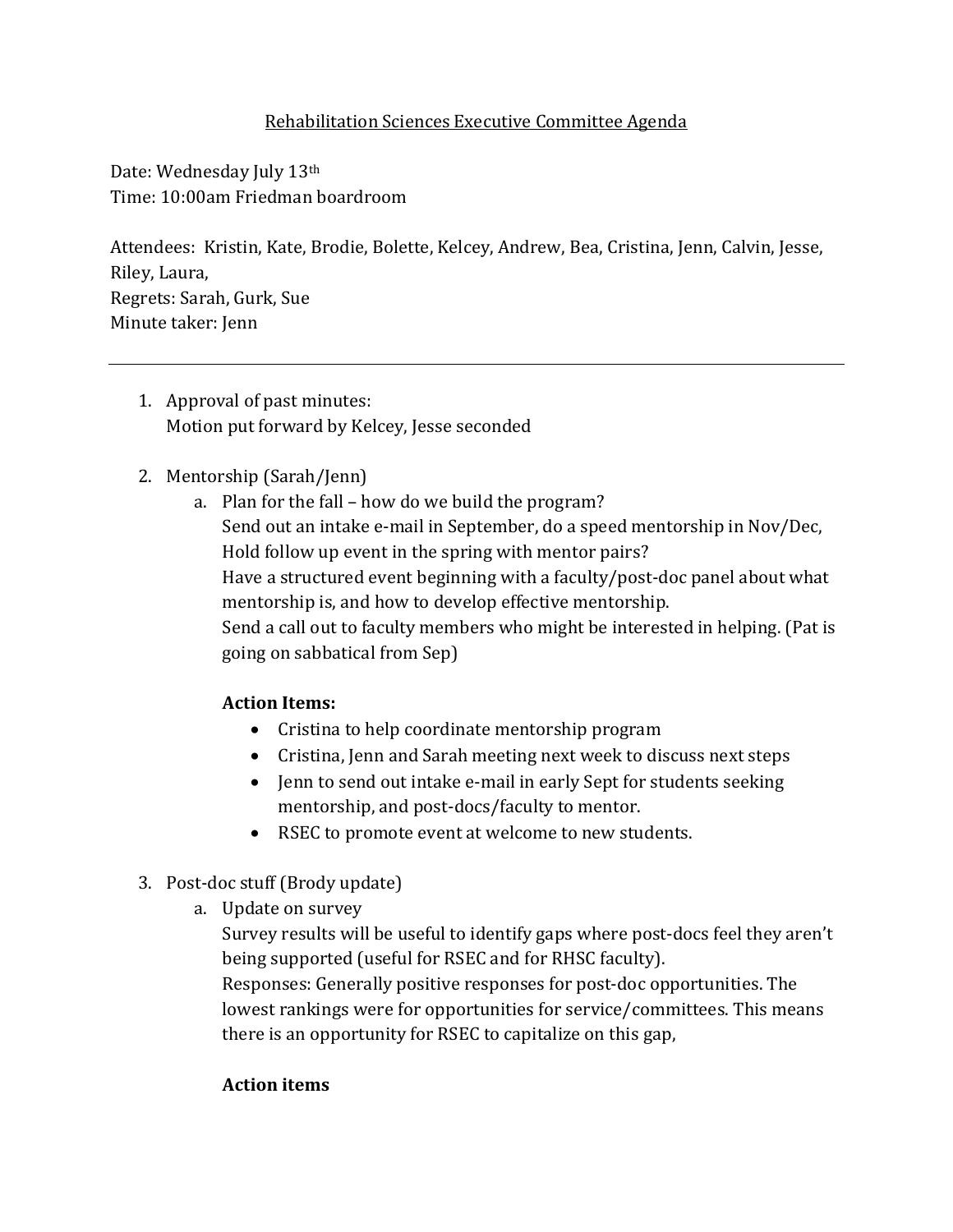- Brodie to send out reminder e-mail for post-docs to complete survey
- In future recruitment communications with post-docs, be sure to emphasize how RSEC events have a committee/service component.
- Look to recruit a new post-doc to replace Kate in RSEC. Ideally we would recruit a female post-doc with an OT background.
- 4. Researcher/Clinician Idea (Riley/Cristina)
	- a. Update: survey to RHSC student to gauge interest in working with clinician. Pat Camp and Naz can help us find clinical contacts who are interested in working in research.

There is an existing initiative to recruit clinicians for participation in the MOT and MPT research projects. We should integrate with the MPT and MOT research courses. RHSC students will then have an opportunity to work with MOT and MPT students on these projects, and clinicians can be paired with faculty members in guiding research questions.

### **Action Items**:

- Riley and Cristina to reach out to Pat and Naz to explore the possibility of including RHSC students in this year's quality Improvement projects w clinicians. Second, begin planning for next year's MPT 552 course. Pat and Naz can hopefully reach out to clinicians to provide clinical research questions for next year's research project roster.
- Laura will investigate contacts in the OSOT department and MOT program to connect with clinicians.
- 5. Community outreach idea (Calvin/Jesse)
	- a. September event

Terry Fox run, on Sept 17 2017. We can set our own fundraising goal, maybe of \$50 per participant, for a total of  $\sim$  \$500. We can look into developing tshirts for participants, depending on interest. . Cristina will design a RHSC logo for t-shirts

**Action Items:**

 Jesse to send out e-mail promoting the event in late summer, we will want to send it to incoming students also.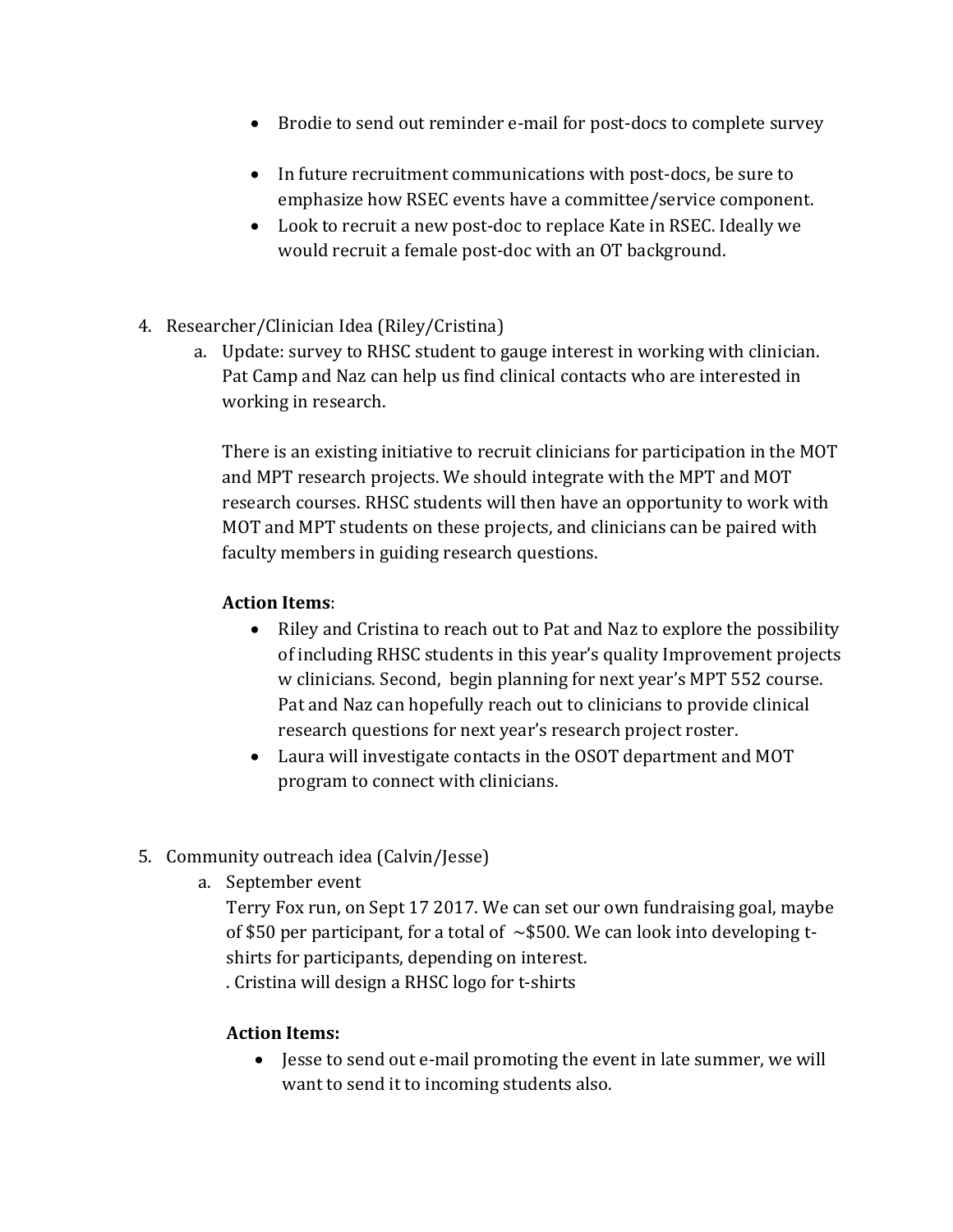- Promote the run at student orientation on Sept 12. Look into organizing a post-run social. Perhaps a barbeque or Sunday brunch?
- Cristina to look into RHSC logo design, Cristina and Jesse to research t-shirt printing options (oddball, coastal rain, MAKE)
- 6. TOR updates (Bolette)
	- a. Inclusion of Postdocs

Kate is resigning from RSEC due to other commitments. Thanks Kate for all your work and ideas! We will send out an email to post-docs to share the opportunity to serve UBC by joining RSEC.

b. Faculty member to join RSEC?

We discussed the possibility of inviting another faculty member to be part of RSEC. Will RSEC count towards the faculty's service workload? Will faculty have a vote on the committee or be a liaison/advisor? Include an open invitation for faculty to come to our meetings on the terms of reference. The updated TOR will need to be approved at the next faculty meeting in October.

# **Action Items:**

- We still have some things to think over in the ToR revision
- We want to include "faculty liaison" in the ToR, with a minimum of 1 faculty liaison. Need to investigate the best language for the "liaison" role.

# 7. Social media

**Action items:**

Jesse to reach out to Gurk to organize a facebook page to organize social events (ie: organizing a Canadians game, group hikes, food cart festival) We also need a facebook feed on the website to promote socials events (Andrew?)

- 8. June Lab crawl
	- a. THANKS to Andrew, Brodie and Jesse for coordinating
	- b. Lessons learned and ideas for next lab crawl?

Try to pair it with events that are already ongoing so we can increase attendance.